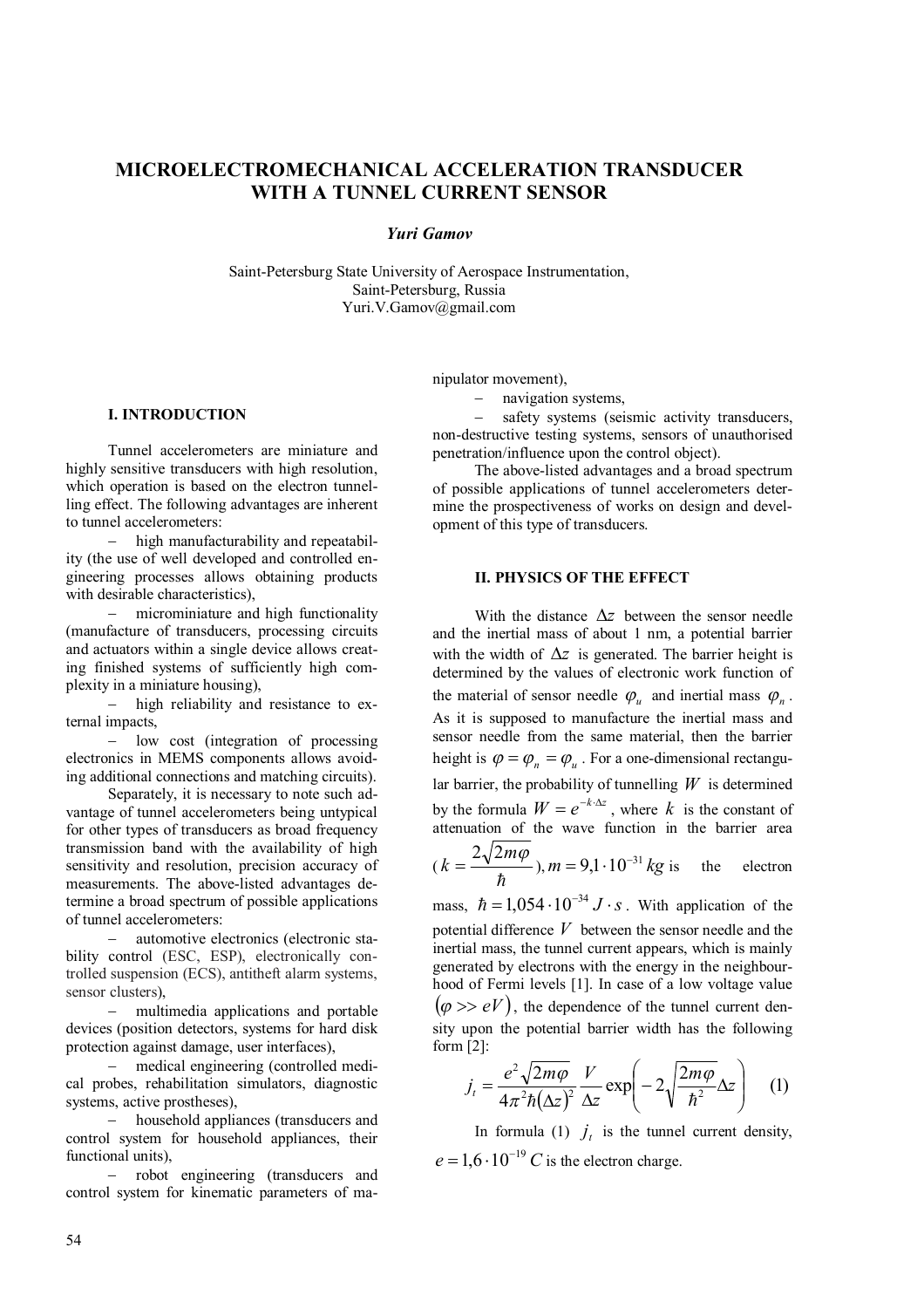For high voltages  $(\varphi \ll eV)$ , the dependence of the tunnel current density upon the potential barrier width can be expressed by the Fowler-Nordheim for field emission of electrons to vacuum:

$$
j_t = \frac{e^3 V^2}{16\pi^2 \hbar \varphi(\Delta z)^2} \exp\left(-\frac{4\sqrt{2m\varphi^3}}{3e\hbar V}\Delta z\right) (2)
$$

The exponential dependence of the tunnel current density upon the potential barrier width allows determining the movement of the inertial mass with respect to the sensor needle with a high accuracy.

#### **III. SCHEMATIC CIRCUIT DIAGRAM OF THE TRANSDUCER**

The tunnel accelerometer being developed, (fig.1) is a transducer of compensation type including inertial mass (2), cantilever (3), sensor needle (9).



Fig. 1. Schematic circuit diagram of the microelectromechanical acceleration transducer with a tunnel current sensor

It is assumed that the transducer production will be carried out by means of silicon technology. Therefore, in order to fulfil the conditions of appearance of the tunnel effect the inertial mass (2) and the sensor needle are coated with a metallisation layer (1 and 6 respectively). The feedback is performed by elements 7 and 8. An advantage of the transducer being developed is its adaptivity to the input signal level. It is achieved by means of a capacitive feedback provided by metallisation layers 4 and 5.

In the cause of designing the accelerometer under consideration a resolution has been received № 2008126675/28(032572) of 27.11.2009 of issuing the patent for the invention of "Microelectromechanical Acceleration Ttransducer".

On the whole, the accelerometer being developed is a double-circuit automatic control system. The first circuit provides the retrieval of information about the input signal value. The second circuit supports the value of distance between the sensor needle and the inertial mass within the permissible value rang. Such arrangement of the transducer provides a broad spectrum of its possible solutions.

The accuracy characteristics of the transducer are determined by the optimal character of selection of the following parameters (fig. 1):

 potential difference between the sensor needle and the inertial mass, *V* ,

- geometric dimensions of the sensor,

 optimal distance between the sensor needle and the inertial mass,  $\Delta z$ .

The significant influence upon the transducer accuracy is exerted by selection of the model for conversion of the tunnel current value into the value of sensor needle movement.

The production of the transducer being developed can be implemented at microelectronic industry enterprises in the town of Zelenograd (Moscow Region).

### **IV. EVALUATION OF THE TRANSDUCER SENSOR PARAMETERS**

In selecting the input voltage value, it is necessary to take into account the dependence of the tunnel conductivity  $G$  upon the potential difference  $V$  between the sensor needle and the inertial mass, the accuracy of fulfilment of the conditions  $\varphi >> eV$  or  $\varphi << eV$ . As the typical electronic work function is  $\varphi \approx 4eV$ , the most expedient is to select the input voltage value less than 1 V. If  $\varphi > eV$ , the dependence of *G* upon *V* is determined by the following expression [3]:

$$
G \approx \gamma \sqrt{\varphi} \exp\left(-\overline{A}\sqrt{\varphi}\right) \cdot \left(1 + 3\sigma \cdot V^2\right) \quad (3)
$$
  
In formula (3) 
$$
\gamma = \frac{e\sqrt{2m}}{4\pi^2 \hbar^2}, \qquad A = 2\sqrt{\frac{2m}{\hbar^2}},
$$

 $(Ae)^t$  $(\Delta z)^2$  32 $\Delta z \omega^{3/2}$ 2  $\sigma = \frac{1}{96\varphi(\Delta z)^2} - \frac{1}{32\Delta z\varphi}$ *z Ae z Ae*  $\Delta$ - $\Delta$  $=\frac{(120)}{(120-1)^2}$  -  $\frac{120}{(120-1)^2}$ . The dependence be-

tween the tunnel conductivity *G* and the potential difference в *V* obtained experimentally is shown in fig. 2. [4]

The typical voltage being applied to the probes of scanning tunnel microscopes is the voltage of about 0.3 V [4]

The curve of dependence of the tunnel current value  $j_t$  upon the distance  $\Delta z$  between the sensor needle and the inertial mass is given in fig. 3.